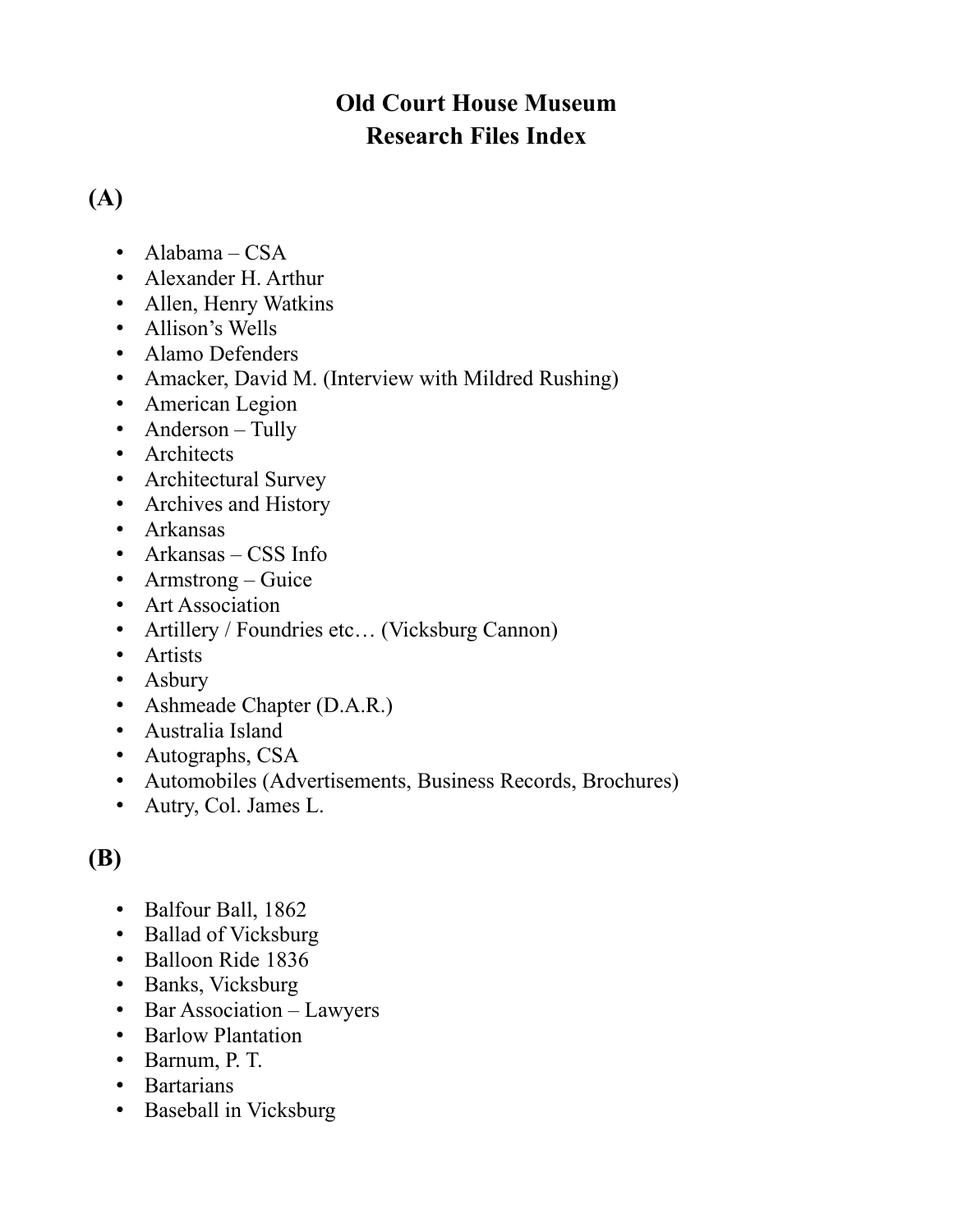- Bates
- Beaten Biscuits
- Beauvoir
- Belzhoover, Lt. Colonel Daniel (Confederate) Artillery in Vicksburg
- Ben Bolians / Redlights
- Beulah Cemetery
- Big Black
- Bilbo bribery trail (closing arguments)
- Bilbo, Mrs. Linda
- Birdsong Ferry (Skirmish) and Hills Plantation June 18-22, 1863
- Birth, Death Records 1870s
- Bivouc of the dead
- Bixby, Dr. George
- Black Cemetery
- Black History
- Black List, 1864
- Black Ministers' Credentials
- Black Schools
- Black-eyed Peas
- Blacks City Cemetery
- Blennerhassett
- Blind Tom
- Bluck's Sawmill
- Blue & Gray
- Blue Room
- Blue-Gray Society
- Blueprints (Library of Congress)
- Blues (music)
- Boat Wrecks (CS)
- Boats
- Bolton (town)
- Bond, City of Vicksburg
- Bonnie Blue Flag
- Booth, John Wilkes
- Bottles
- Bourne Metzler Killing
- Bovina Masonic Lodge
- Bowie Duel
- Bowling Green, burning of
- Boynton, Paul  $-1879$
- Brabston Plantation
- Bradford's Scouts CSA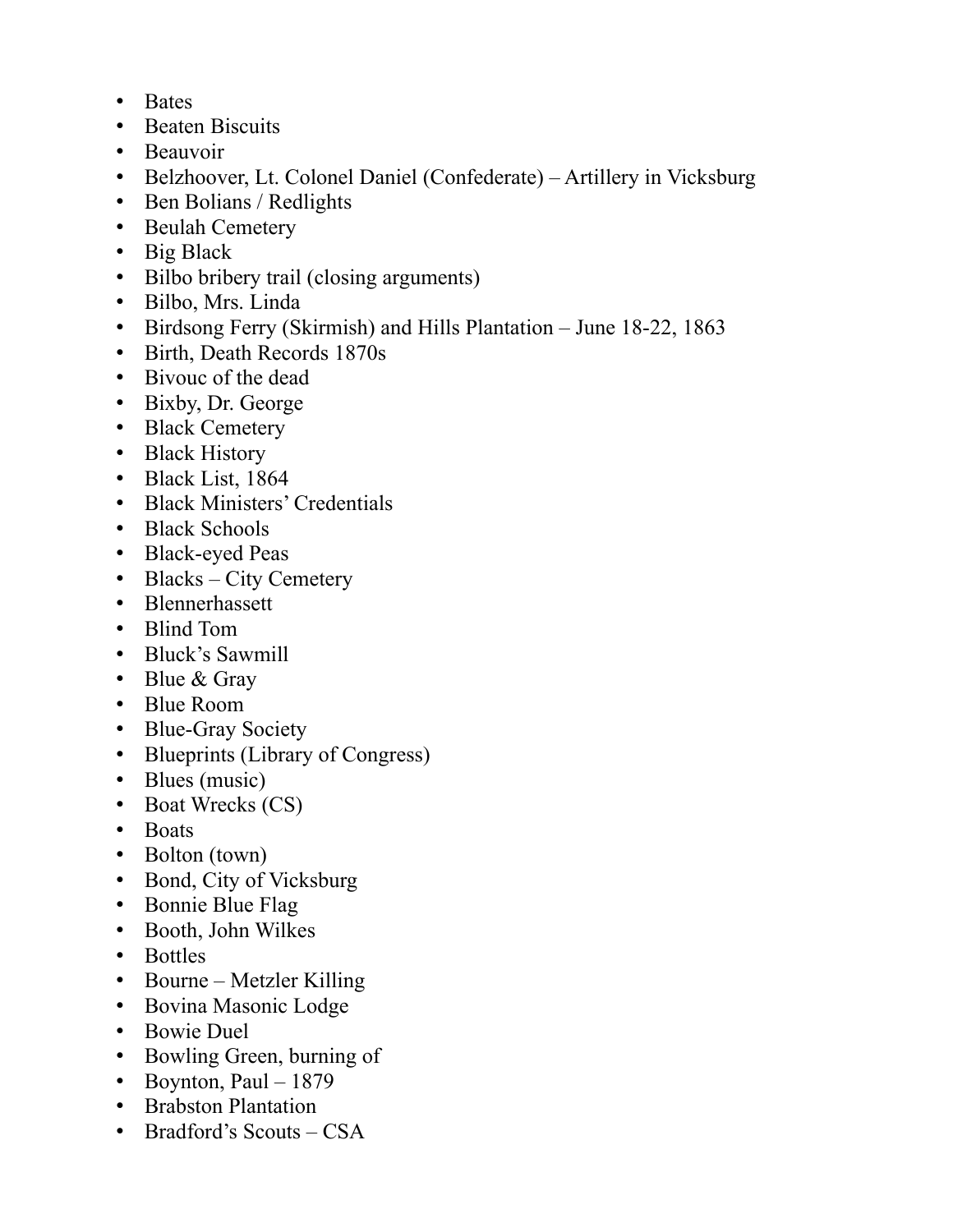- Braine, John C.
- Brice's Crossroads
- Bricks Vicksburg
- Bridge, Mississippi River
- Bridgeport (Askew's Landing)
- Brierfield / Saxeville Bell
- Brierfield Lawsuit
- Brierfield Plantation
- Brownsville
- Bruinsburg
- Brunini
- Bullets, Civil War
- Buttons

# **(C)**

- C General File
- C.C.C. Camps
- Cain, Mary D. (W.C.G.)
- Cairo Folder 1
- Cairo Folder 2
- Caldwell Kearney Murder (Clinton)
- Calhoun at Vicksburg
- Camp Clinton (P.O.W.)
- Camp Fisk
- Camp Tupper
- Cannon Vicksburg at West Point
- Cannon Info R. B. Wright
- Cannons, Old
- Car Central High School
- Cardozo
- Carondelet
- Carpenter
- Carpet Bag Era
- Carr Central
- Carr Central Marker Info
- Carrier Greetings
- Carriers
- Carroll Hotel
- Cashier, Albert D. J. (Jennie Hodges)
- Castle Hill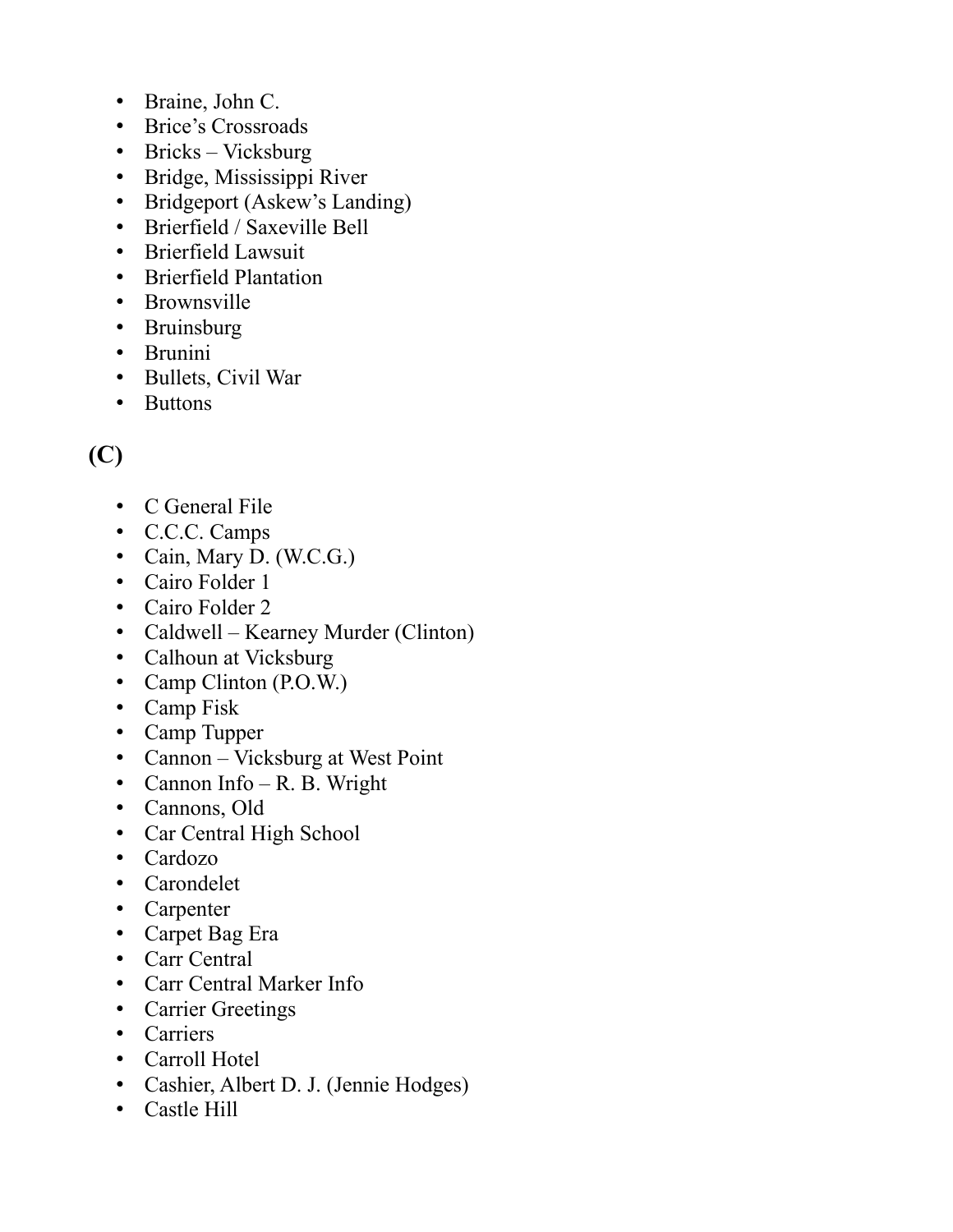- Catfish Row
- Cave (Hough)
- Cave Life 1863
- Cayuga
- Cemeteries
- Cemetery Assn. Confederate
- Census, 1792 (D.A.R.)
- Centennial Cutoff
- Champion Hill
- Chickasaw Bayou Battle
- China Street, 15
- Chinese
- Choctaw Confederate Records
- Christmas Nights in the Quarters
- Christmas Traditions
- Chronology of Vicksburg and Warren County
- Church Hill
- Cincinati (USS) at Vicksburg
- Circus Performers
- Cisco
- Cisterns
- City Cemetery (Cedar Hill)
- Civil Rights
- Civil War First Shot at Vicksburg
- Civil War Natchez
- Civil War (Gettysburg)
- Civil War Name Origin
- Civil War Nuns / Doctors in Vicksburg
- Civil War Prisoners
- Civil War Veterans, LAST
- Claims Commission, Warren County
- Clay, Henry at Vicksburg
- Clay, Lloyd "Red Summer" 1919
- Clear Creek
- Clinton During the Civil War
- Clinton, Mississippi (History of)
- Clock Courthouse
- Coca-Cola
- Coker House at Edwards
- Colored Religion (Blaine Russell)
- Columbia, South Carolina Burning
- Company "B" History (106th Engineer)(31st Dixie Division)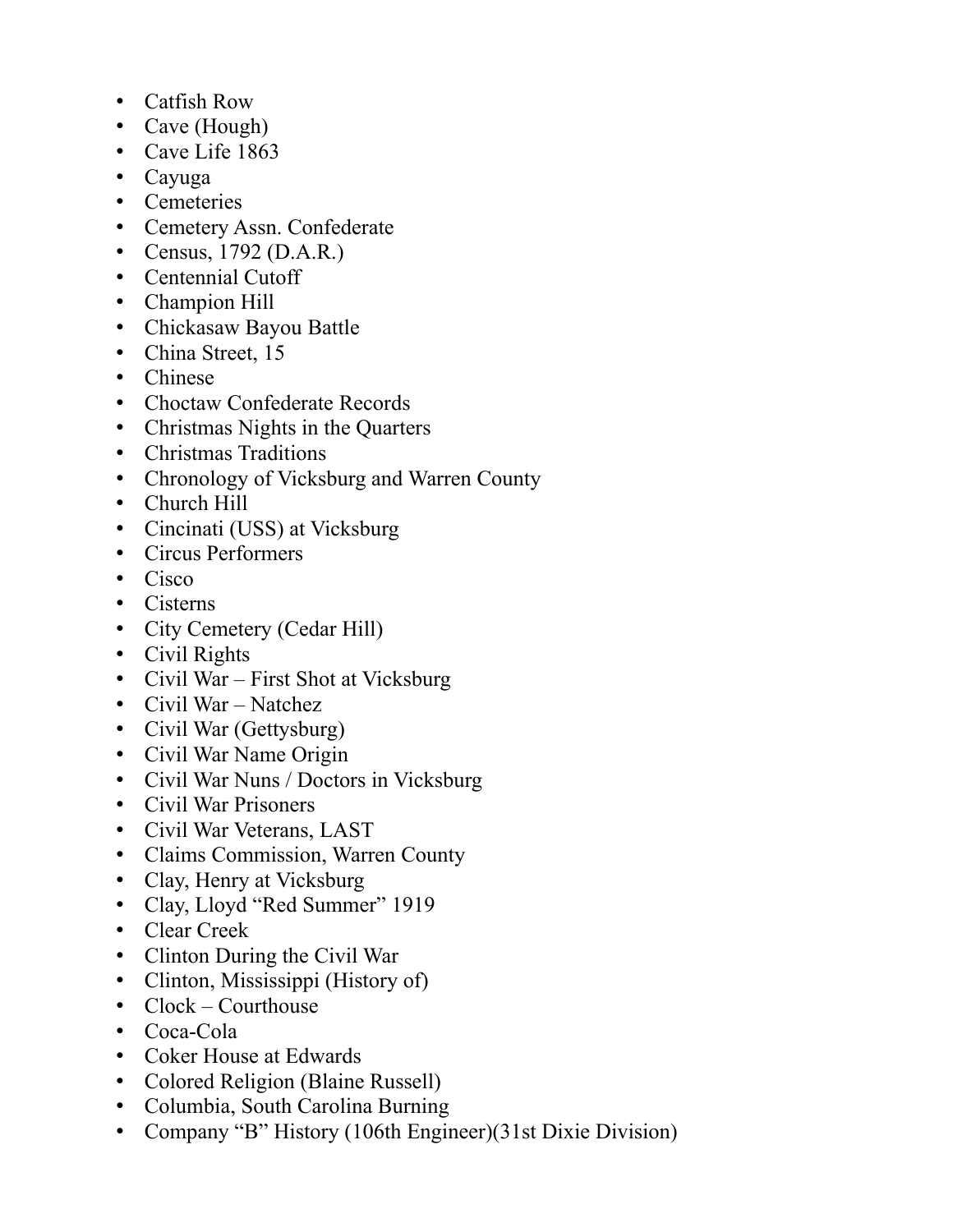- Compton, Caroline R.
- Concordia Parish
- Confederacy (Misc.)
- Confederate Blacks
- Confederate Cemeteries
- Confederate Exiles (Brazil)
- Confederate Fashion Show
- Confederate Flag
- Confederate Generals Biographies
- Confederate Medal of Honor
- Confederate Money
- Confederate Music
- Confederate Navy
- Confederate Position Near Everett Home
- Confederate Reunions
- Confederate Seal
- Confederate Veterans 1911
- Confederate Veterans Biographies
- Confederate Veterans History (U.C.V.) by: Eudora Hill
- Confederate Veterans in Vicksburg (Last) Hornthall, Rowland, Hazelett
- Confederate White House
- Connors, Mike
- Cooper's Well
- Cotton (General Information)
- Cotton Exchange
- Counterfeit Money 1860s
- Court House History
- Court House Records Index
- Court House, Deaths in during the Siege
- Court House, New
- Court House, Old
- Court Room Benches
- Crabb, Henry A. (death of)
- Crisis, The (movie)
- Crosby

## **(D)**

- $D Day$
- Davis Bust in Court Room
- Davis Funeral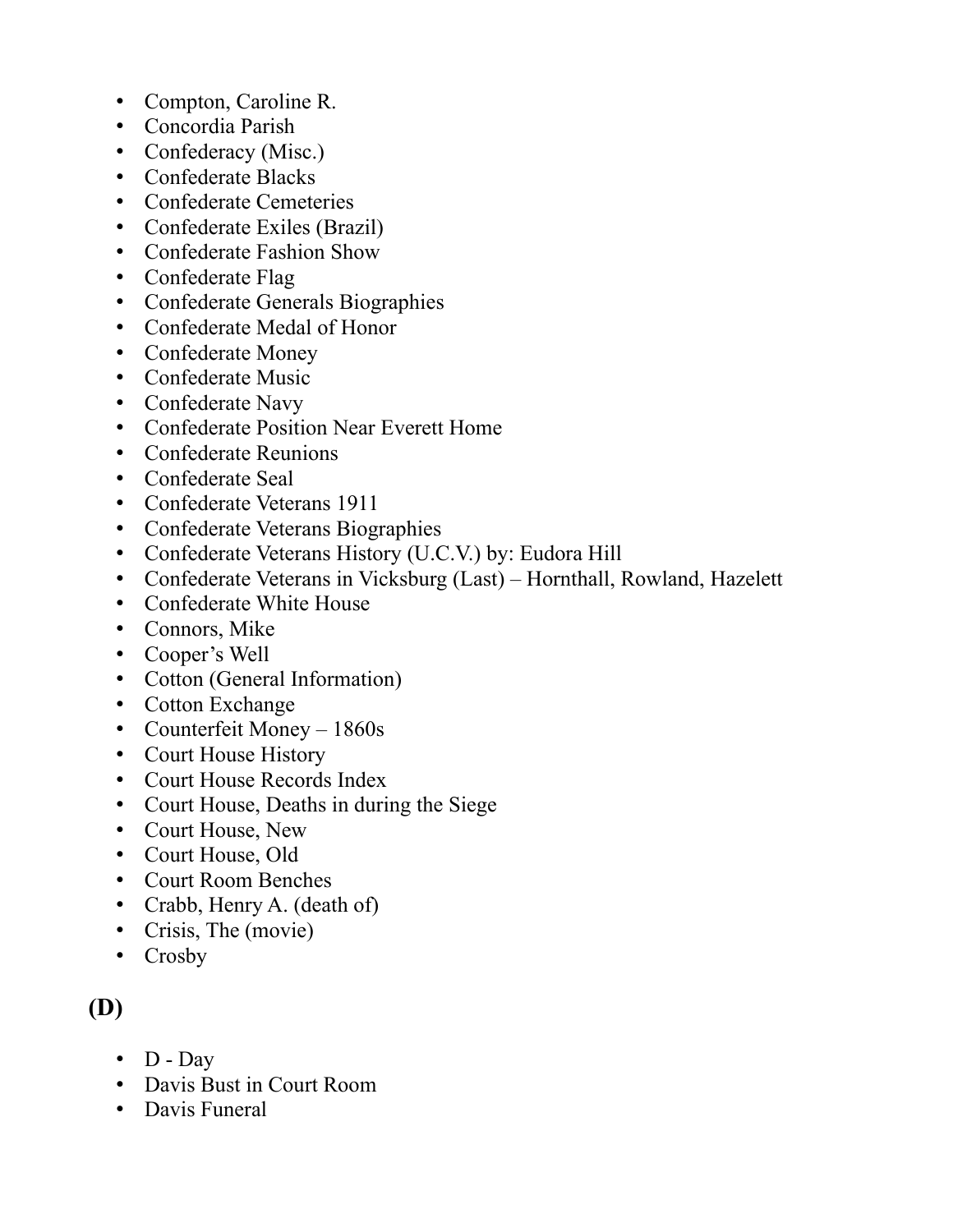- Davis letter to John Perkins 1854
- Davis Presidential Library Dedication
- Davis Slaves
- Davis, Capture of Jefferson
- Davis, Jefferson Birthplace in Kentucky
- Davis, Jefferson in Wisconsin
- Davis, Jefferson Statue Dedication in Washington
- Davis, Sam
- Davis, Sam (brother of Jefferson Davis)
- Davis, Varina (last Will)
- Davis, Varina Will
- Davis, Winnie Letter (From Sally Woolrich)
- De Soto
- Diamond Place Plantation McCaleb / Porterfield
- Dixie origin of
- Dollar Mark History
- Douglas the Camel, 43rd Mississippi
- Dow, Gen. John C. Mac Kowen
- Downey, Cal.
- Drumgould's Bluff
- Dry Grove (Douglas Letters)
- Duel
- Duelling

#### **(E)**

- Eagle Lake
- Edwards, town of
- Effigy
- Eisenhower at Vicksburg
- Elite Cafe
- Elks Club
- Engineers Monument (on front lawn)
- Evening Post Pulitzer
- Evergreen Garden Club

## **(F)**

- Fair, Warren County 1899
- Faulk, Charles
- Ferries, Warren County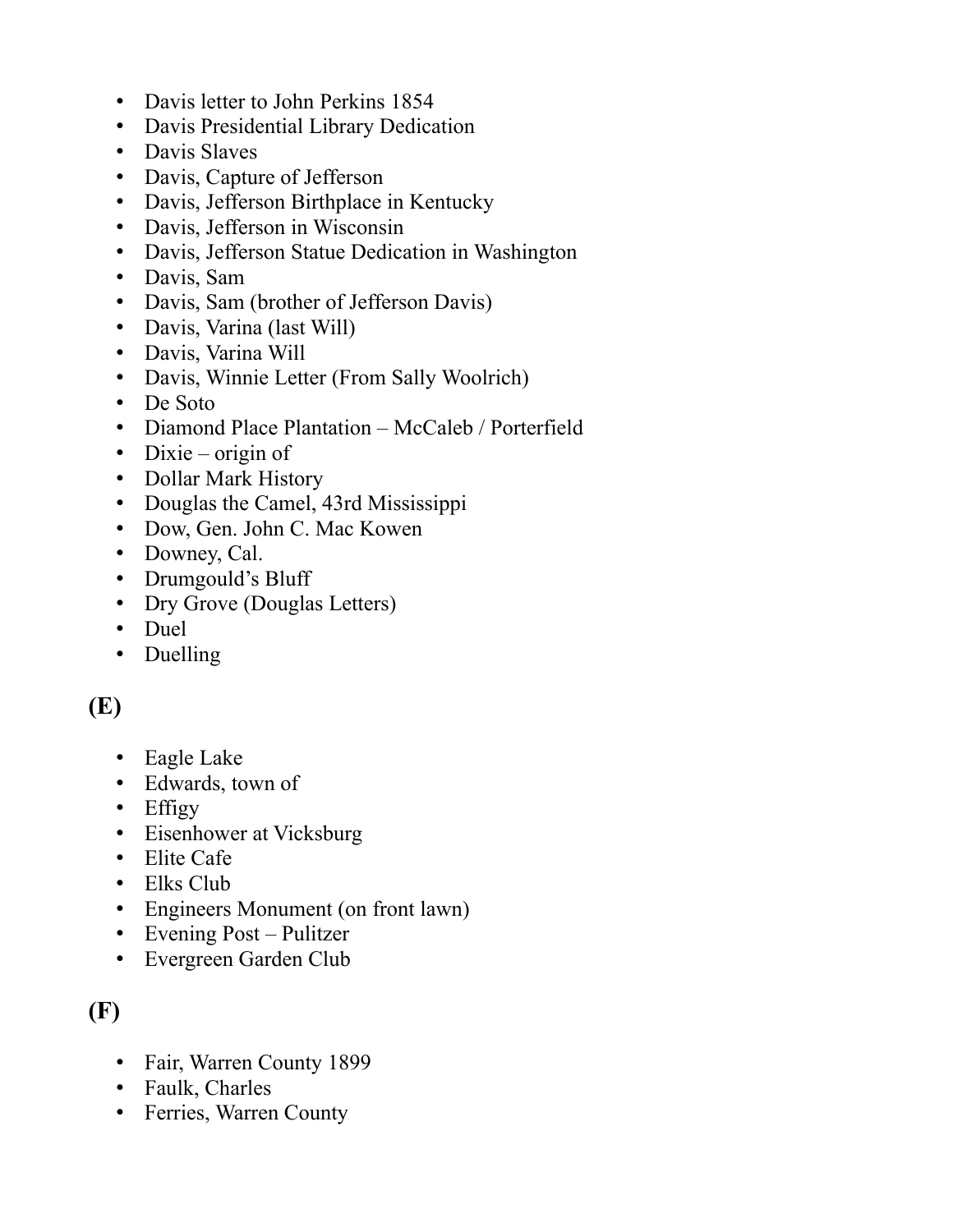- Filtler Bend
- Fire Department (Misc.)
- Fires in Vicksburg
- Fisher Funeral Home
- Flag, Reconstruction
- Flags
- Flags over Mississippi
- Flags, National
- Floods
- Flower Parade
- Floyd, Louisiana
- Food (Relief WWI)
- Forrest, Nathan B.
- Fort Gregg (defense of)
- Fort McRee
- Fort Morgan
- Fort Nogales
- Fort St. Pierre (2 Files)
- Forts
- Fountain, Bloom
- Fountaine Home
- Fountaine, Lamar
- Fraises
- Free Blacks
- Freedom House Bombing 1963
- Furlong, Charles E.

### **(G)**

- G General File
- Gamblers, Hanging of
- Garden Club (Planters Hall)
- Garden Club (Vintage Catalogs)
- Gardens, Dutch
- Garrett (Granddaughter)
- Gayoso
- Geology
- Germans in Vicksburg
- Gillette, Frank C.
- Gold in the Hills
- Goldwater, Barry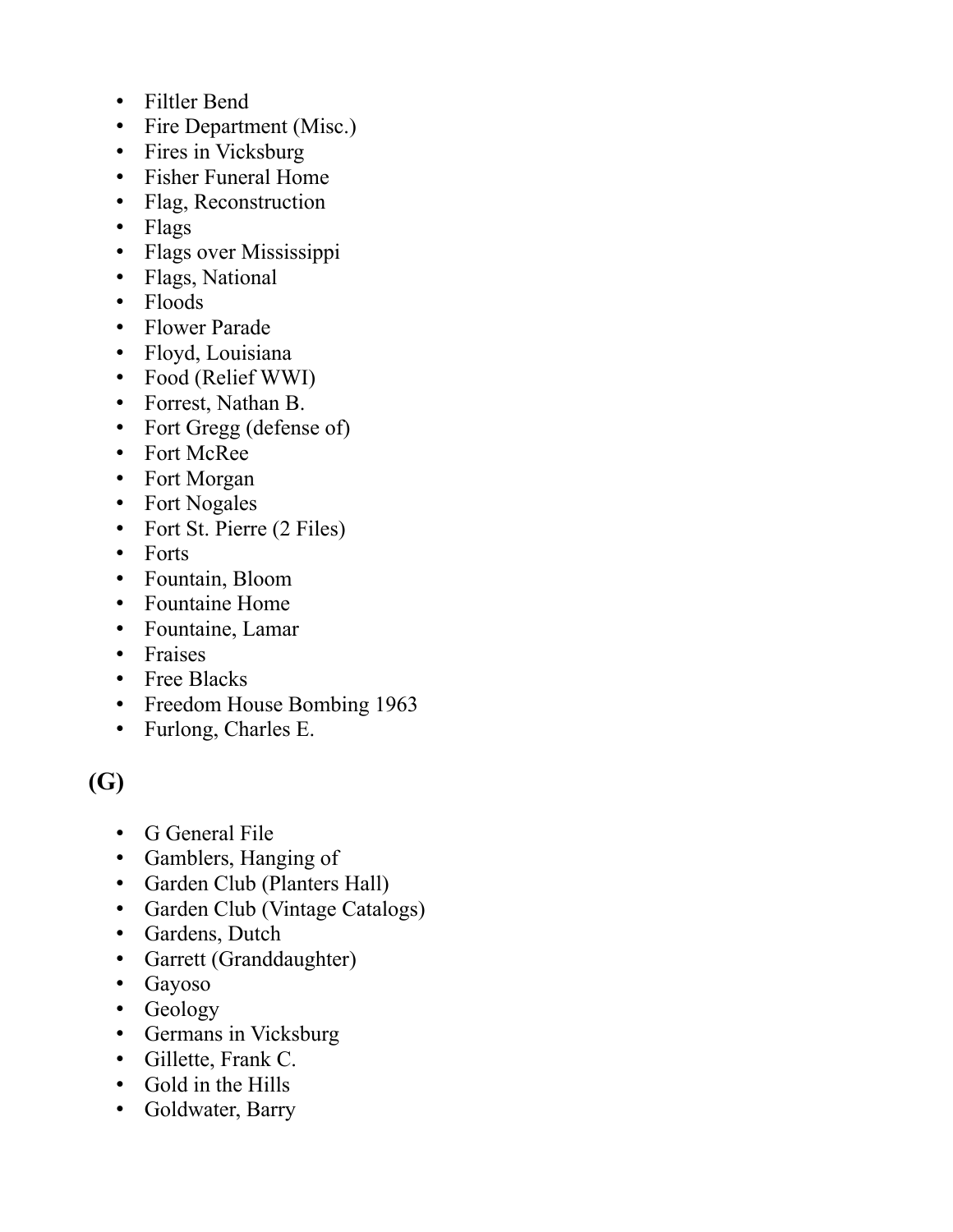- Goodrich's Landing
- Grand Duke Alexis
- Grand Gulf
- Grand Gulf Correspondence
- Grant, U. S.
- Grant's Canal
- Grant's Orders 1863
- Great River Road
- Greenville, Mississippi
- Greenwood Cemetery Jackson Mississippi
- Grierson's Raid
- Grindstone Fond
- Guns

# **(H)**

- H General File
- Haden Hardware
- Halsey, Dr. Seymour
- Hangings in Vicksburg
- Hankinson Ferry
- Hare, Martin
- Harvey Scouts
- Haynes Bluff
- Hickman, Barriteer (murder)
- Highway Jefferson Davis
- Hilgard, Eugene
- Hill City Cadets
- Hinds County
- Hinds, Gen. Thomas
- Historic Cemeteries
- Historic Markers
- Hospitals
- Hunting & Fishing, 1880s-1900s
- Hymn Writer / Composer

### **(I)**

- Illinois Memorial
- Indian (Info. Misc.)
- Indian Agent, Sibley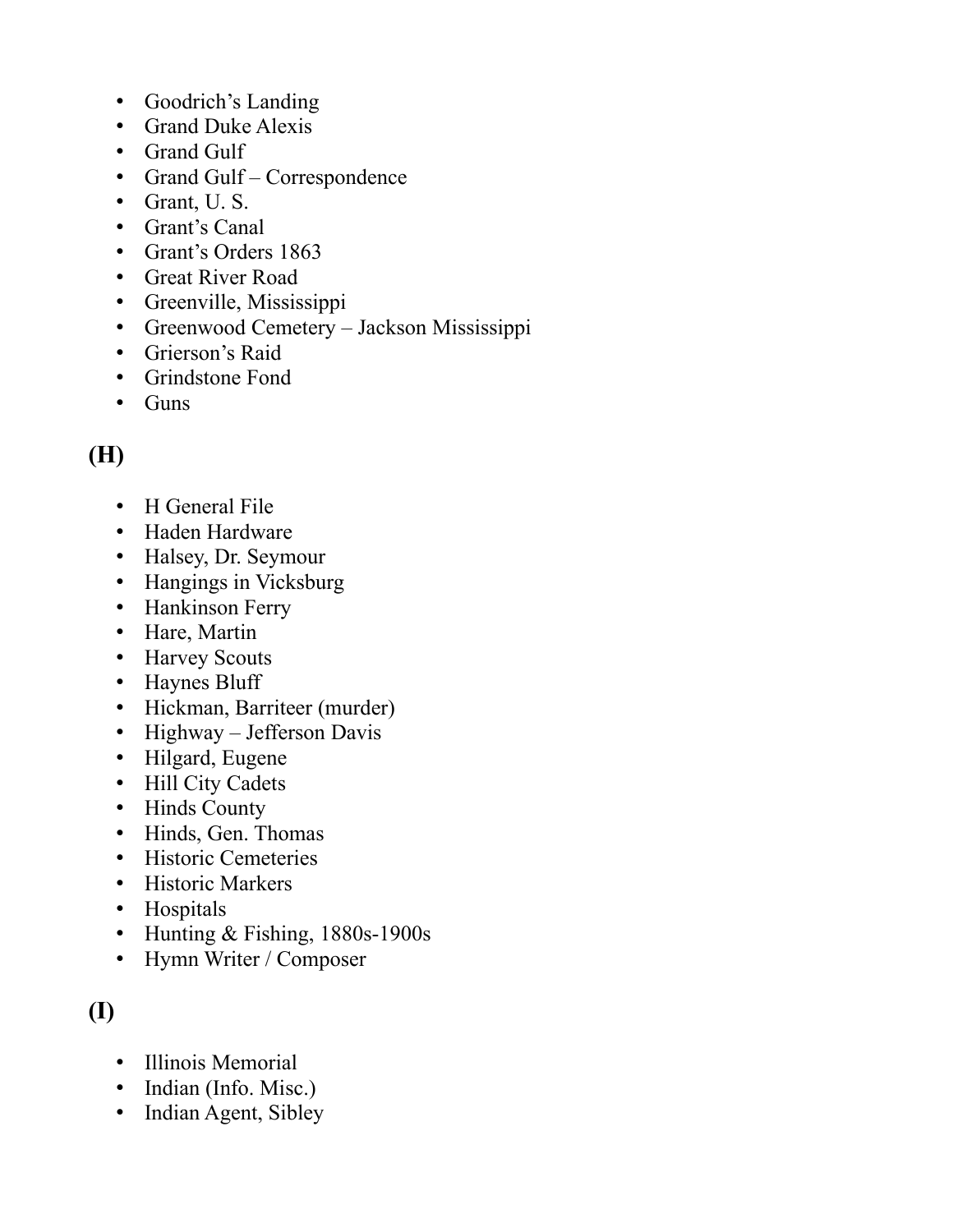- Ingraham, Prentiss
- Inventions
- Irish Plot in Cemetery (Little Ireland)
- Irish Research
- Islands in Mississippi River
- Italians Lynched in Tallulah, Louisiana

# **(J)**

- Jackson, 2nd Battle of (Siege-Sherman) Blue & Gray Magazine
- Jackson, Andrew & Rachel
- Jacobs, H. (undertaker)
- Jail (Warren County)
- Japan (Bombing of 1945, Sam Scurria)
- Jazz
- Jefferson College
- Jefferson County, Mississippi
- Jefferson Military Academy
- Jersey Settlers
- Jett Papers
- Jewish Community By: Gertrude Philippsborn
- Jones Town
- Jones, Anna Eleanor
- Judges in Court Room
- July Fourth

## **(K)**

- Kahn, Charlotte
- Killings in Vicksburg
- Kleinston Landing
- Knights of Columbus
- Knights of Pythias
- Knights of Templar
- Know Nothings
- Kossuth Louis (Visit to Vicksburg 1852)
- Ku Klux Klan

### **(L)**

• Lake Providence – Canal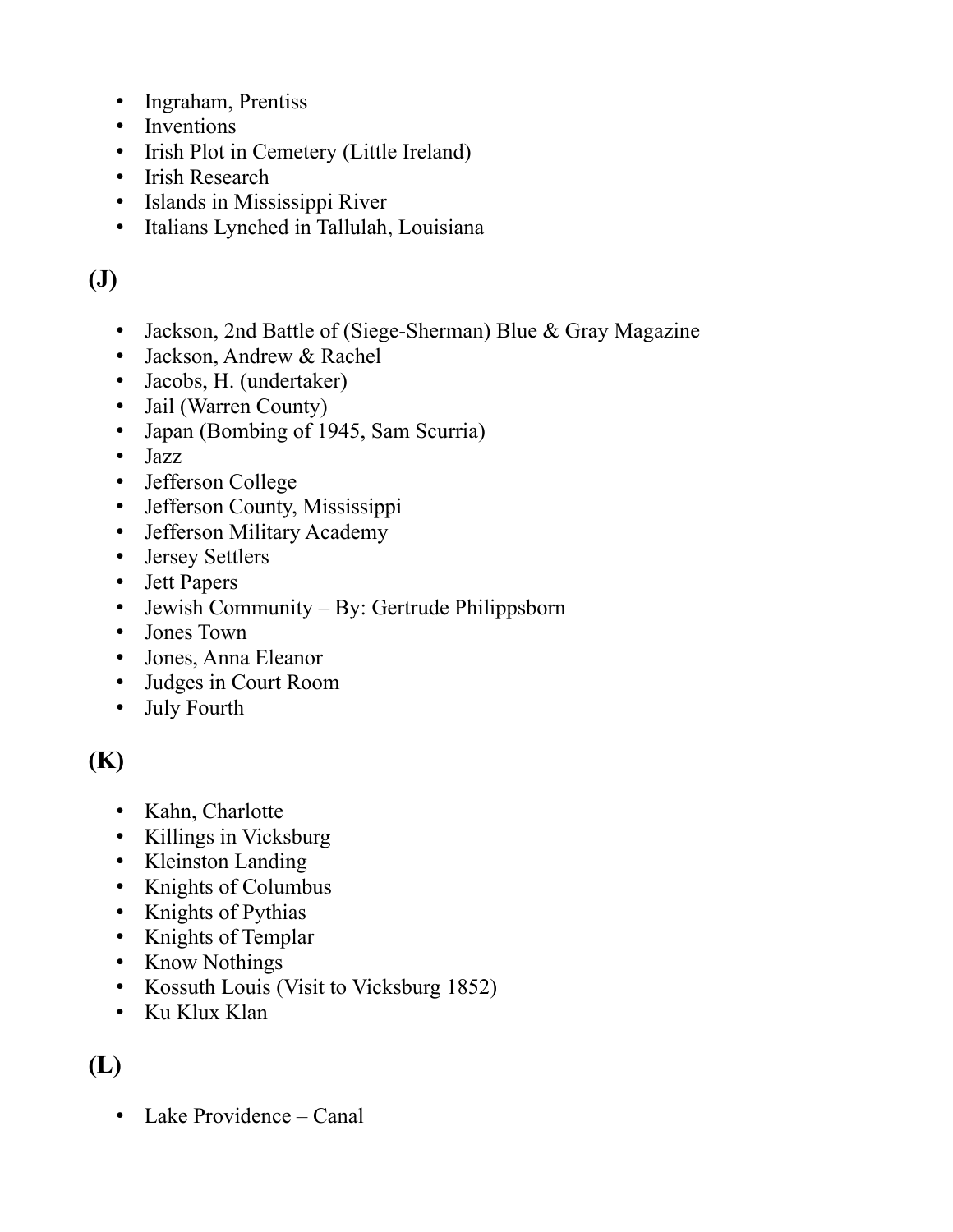- Lake Providence, Louisiana
- Latham
- Learned, Town of
- Lee & Perrin's Sauce
- Leland, Elder John
- LeTourneau
- Lexington, Battle (Missouri)
- Libraries
- Library of Congress Photo Order Forms
- Lincoln Death Paper (Reproduction) Given by: George Bonson
- Lincoln's Death Notice
- Lind, Jenny (Vicksburg Appearance)
- Lindbergh
- Linsey, Woolsey
- Lions Club
- Loess
- Long, Jane & James
- Loring, General
- Lorman
- Louisiana CSA Units at Vicksburg
- Louisiana History
- Louisiana Monument
- Louisiana Plantation Homes
- Louisiana War in Morehome Parish
- Lynchings

#### **(Mc)**

- Mc General File
- McKinley at Vicksburg
- McNamara, Dan
- McNutt Property
- McPherson, James B.

#### **(M)**

- Madison Parish Louisiana
- Magnolia School 1923 1958
- Maltby, Jasper A. (Mayor)
- Map of Vicksburg
- Maps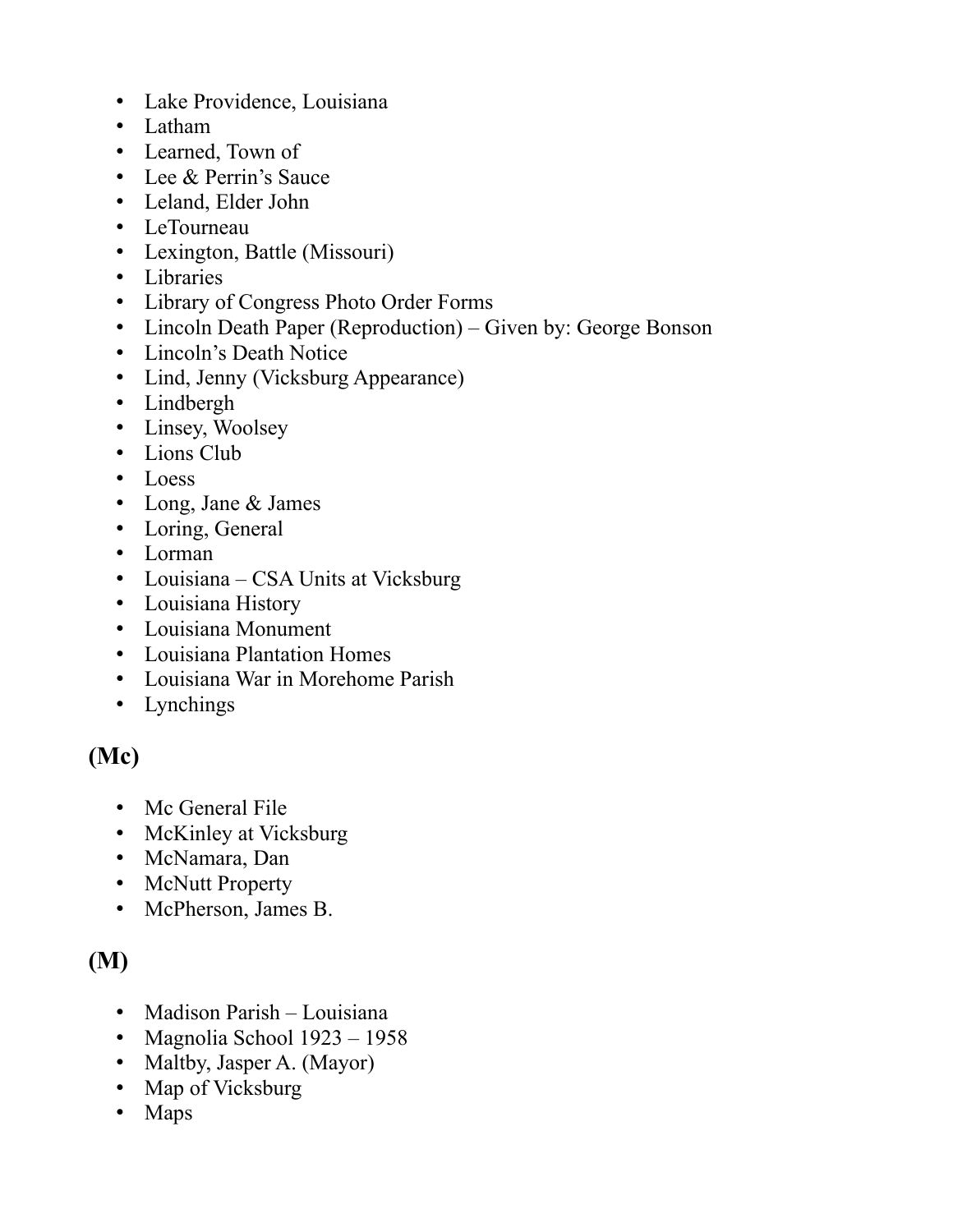- Maps, Index of Maps at New Court House
- Mardis Gras
- Margaret's Grocery
- Marine Hospital
- Market, Club
- Marriage
- Marschalk, Andrew
- Masons Lodges
- Match Factory
- Maury, Matthew Fontaine
- Mayersville
- Mayors of Vicksburg
- Mead, Cowles
- Medal of Honor, Vicksburg
- Medicine (Civil War)
- Memorial Day
- Merci Train
- Methua
- Mexican Border War, 1916
- Mexican War
- Military Locator
- Milldale
- Milliken's Bend
- Mint Springs
- Mississippi Louisiana Exposition
- Mississippi (General Information)
- Mississippi (USS)
- Mississippi Coast Area
- Mississippi College "Rifles" Company E, 18th Mississippi Infantry
- Mississippi Confederate Monument
- Mississippi Dental Association
- Mississippi Governor's Mansion
- Mississippi Journalism
- Mississippi Oxford Riots
- Mississippi Power and Light Company
- Mississippi Protestantism
- Mississippi River Commission
- Mississippi River Commission Building
- Mississippi River Model, WES
- Mississippi Secession 1861 Convention
- Mississippi Statehood
- Mississippi Territory 1799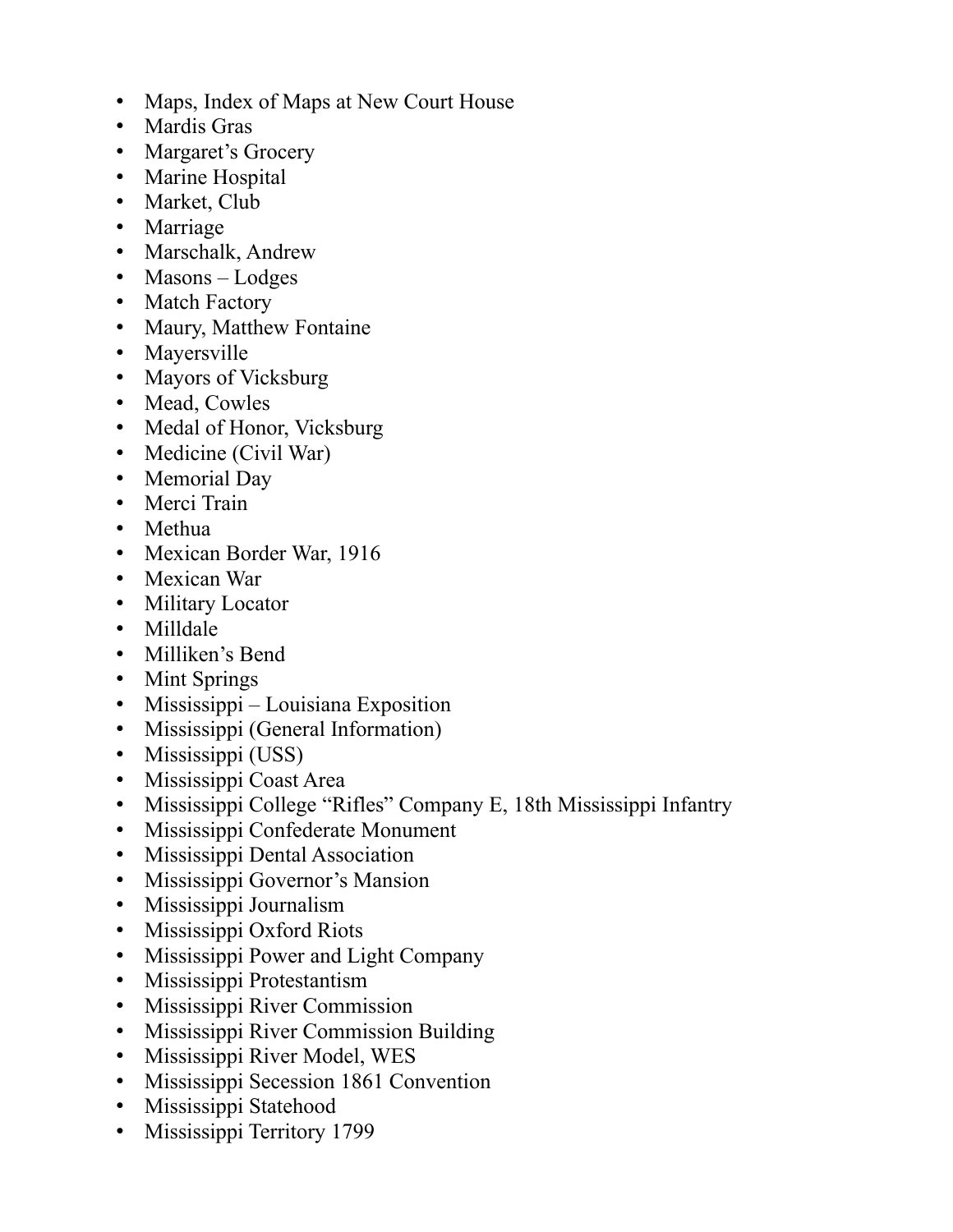- Mississippi Valley Collection
- Missouri Monument Report
- Mohamed, Ethel
- Monette Murder
- Money Confederate
- Money, H. D.
- Montgomery Ward
- Montgomery, F. (Union Sympathizer)
- Moody
- Moon Landing
- Moore, J. Mack (Prints)
- Moore, James Diary
- Mormon's Island
- Morning Star (Steamer) Education of Blacks
- Mothers Day
- Mound Bayou
- Mound, Louisiana
- Mount Alban
- Mules
- Murals Riverfront
- Murders
- Murrell, John A.
- Music
- Music Box
- Mygatt, Rev. Alston

#### **(N)**

- Nanachehaw
- Nanachehaw, James Allen Diary
- Natchez
- Natchez Bombardment
- Natchez Trace
- National Cemetery
- National Park
- National Park #2
- National Park # 3
- National Park #4
- Nazi Knife Information
- Negro Era
- Neitzel, Robert Stuart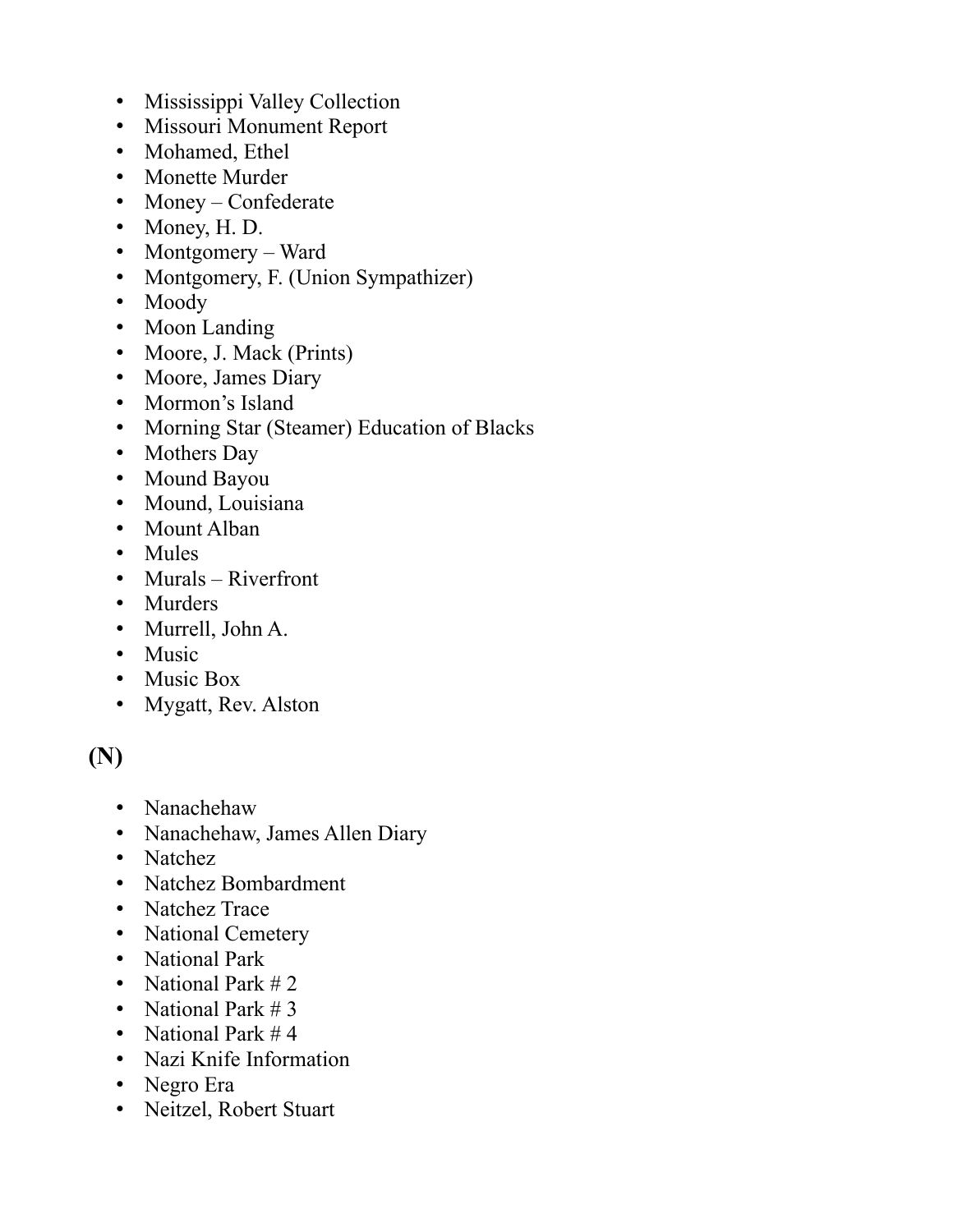- New Capital
- New Orleans
- New York Herald
- Newman, Candis
- Newspaper (Centennial)
- Newspaper Collector's Gazette
- Newspapers Vicksburg Microfilm
- Newspapers, Old & Copies
- Newspapers, Vicksburg
- Newtown Landing, Mississippi
- Noble, Gen. Charles
- Nogalas Club
- Nurseries

# **(O)**

- Oak Ridge Mississippi
- Oakland College
- Old Post Files  $1948 1949$
- Old Shady
- Old Southern Tea Room
- Old Wooly
- Open House 1957
- Organs, Historic
- Overseers 1814

# **(P)**

- Painting
- Palmyria 3 Islands
- Panorama
- Patents
- Payne, Jacob Upsher
- Pemberton, John C.
- Pennsylvania Loan Rifle "R. E. Leham"
- Petrel, USS (Col. John Griffith)
- Phelps, Alonzo
- Photographic Prints J. Mack Moore
- Photography Research
- Pilgrimage
- Plantation (Solitude)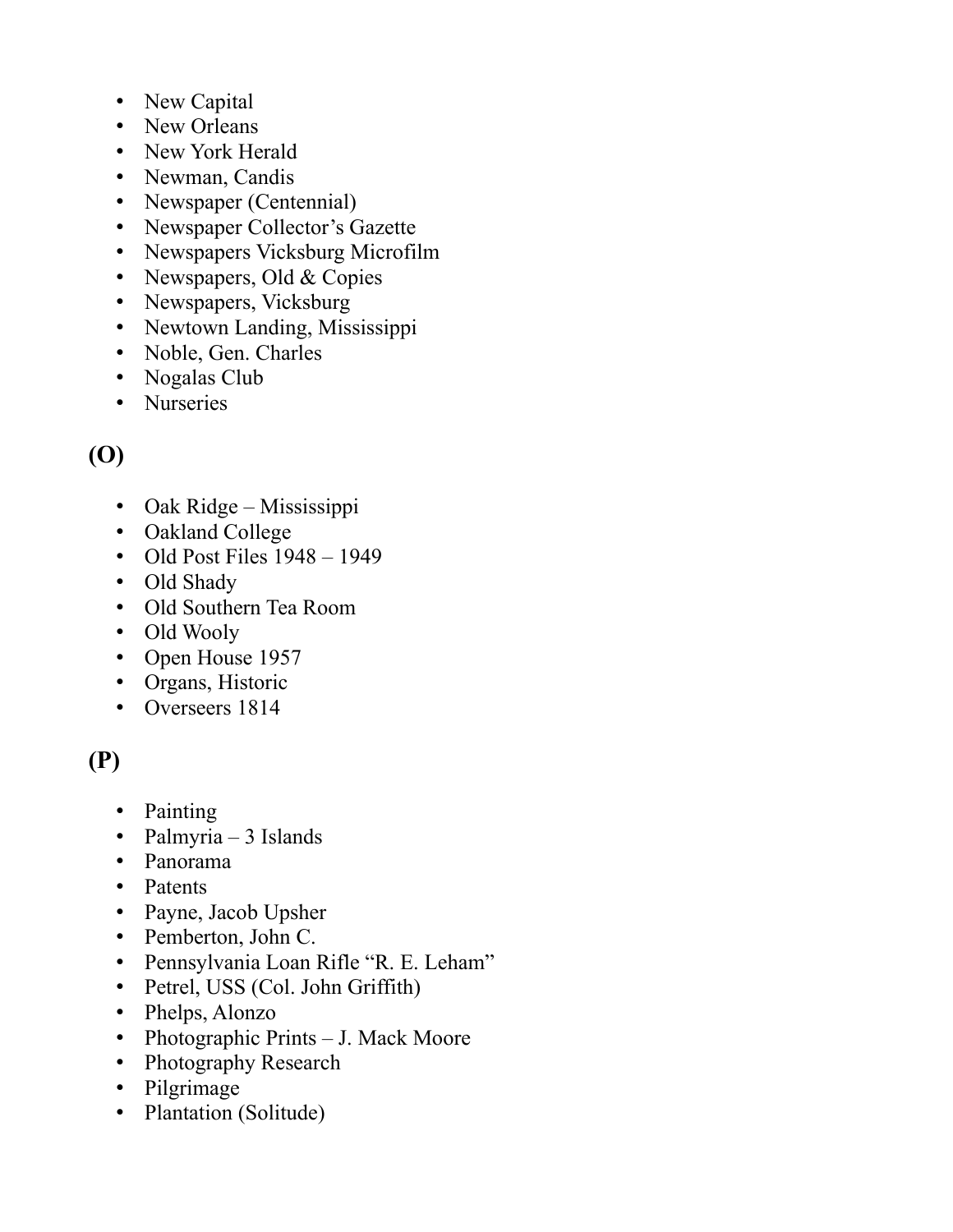- Plantations, Warren County
- Plantations, Warren County 1860 Census
- Polio
- Polk, Leonidas
- Poor House Cemetery
- Port Gibson, Mississippi (2 files)
- Portraits in Old Court House
- Post Card Information
- Post Offices Warren county
- Poverty Point
- POW Camp Altor, Illinois
- POW Camp at Clinton (German)
- Preservation
- Presidents
- Presidents Visit
- Prisoners Exchange at Vicksburg
- Prostitution
- Pursglove

## **(Q)**

• Quitman (Steamboat)

### **(R)**

- R. C. Cola
- Race Natchez and Lee
- Railroad Illinois Central
- Railroad (Southern) of Mississippi
- Rattler (Gunboat)
- Raymond, Mississippi
- Read, Savy
- Reconstruction Court System
- Reconstruction in Vicksburg
- Reconstruction Items
- Reconstruction OCH Collection II
- Red Cross
- Red Light District Paper
- Red Tops
- Redwood (Town & School)
- Reed's Papers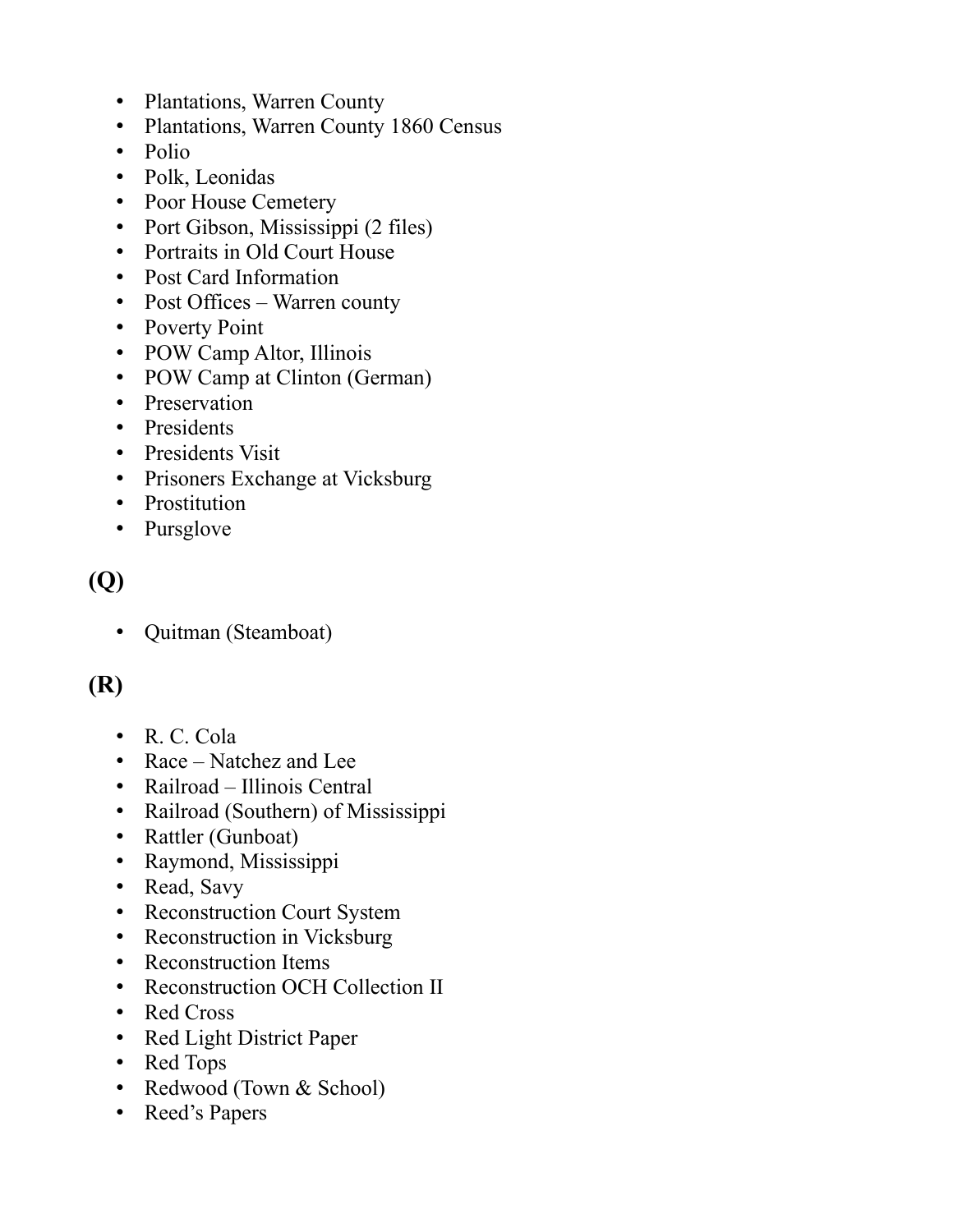- Regan's Island
- Reganton
- Restoration
- Revolutionary War Veterans, Warren County
- River (Mississippi) Heritage
- River Stories
- Roads, Overseers Warren County
- Robert E. Lee Steamboat
- Rocky Springs
- Rodney
- Rodney Photos of for Mike Smith
- Rodney, Mississippi
- Roosevelt, Teddy
- Roosevelt, Theodore Bear Hunt 1907 The Times New Orleans
- Rose Oil
- Roses Davis Connection
- Rotary Club
- Russell, Henry
- Russell, V. Blaine
- Ryan, Father (1881 Visit)

## **(S)**

- Saint Patricks Day Vicksburgesque
- Saloons
- Salvation Army
- Sanitary Commission
- Santa Klaus Klan 1874
- Santorious
- Scarab
- School Books Jett Davis Academy
- School Payment 1867
- Schools
- Schools, Black
- Schools, St. Al
- Scovel, W. T. (Steamer)
- Scrapbook by Mrs. J. Smith
- Sexton's Report 1870
- Sharkey County
- Shed Shooting Redbone
- Sheldon, Gov. George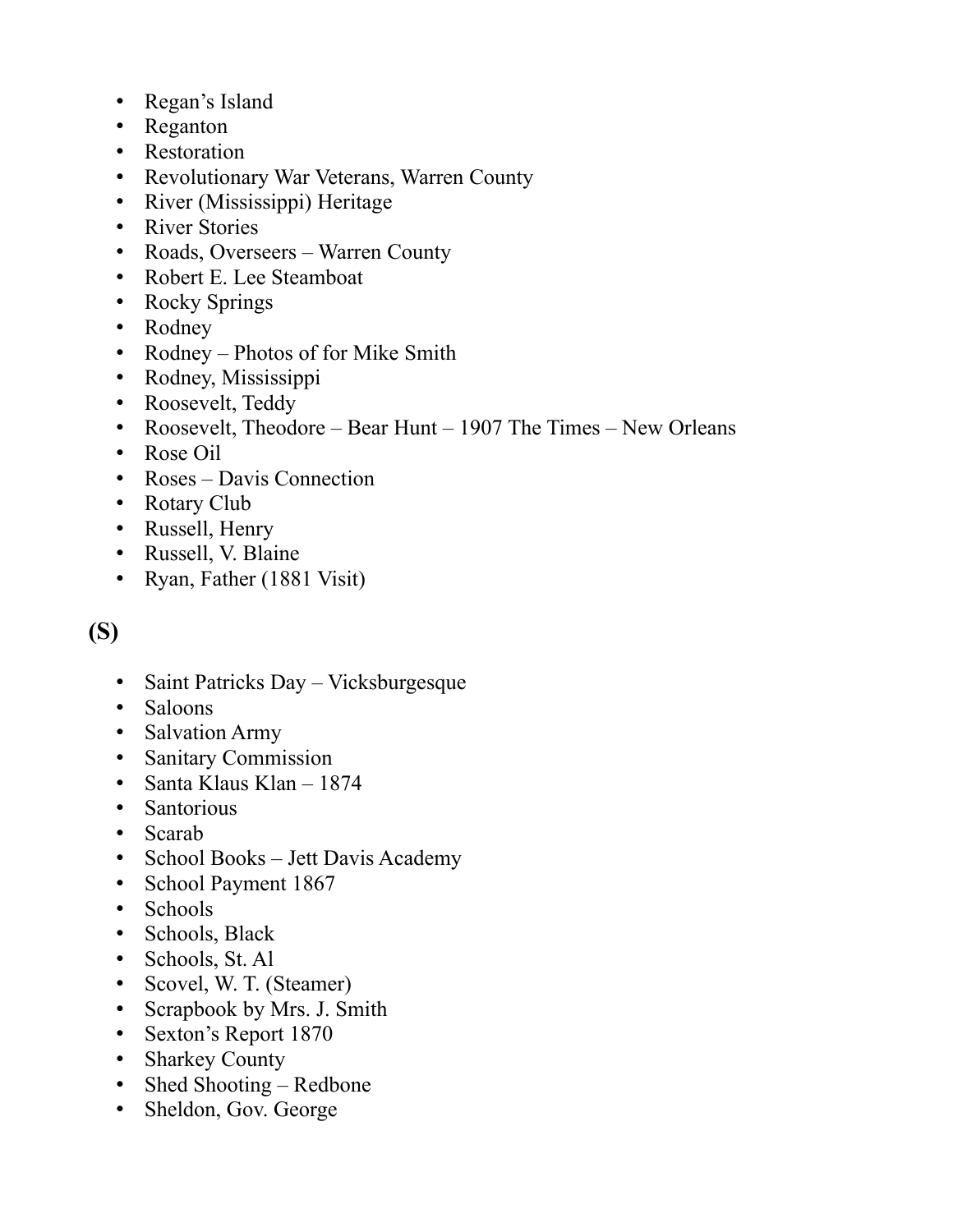- Ship Island
- Ships Civil War
- Shirley House
- Siege Stories Civilian
- Siege, War Items (Reproductions)
- Silverware CS
- Sisters of Mercy
- Skipwith Landing
- Slave Naratives
- Slave Rolls
- Slavebook (Hyland) 1847 Medicine
- Slavery Stats
- Slaves
- Smith, Gen. Morgan L.
- Sons of Confederate Veterans
- South Mountain Battle
- Southern Bell Tel. & Telegraph
- Southern Express Company
- Spanish American War
- Spanish Flag in Vicksburg
- Spanish Florida
- Spanish Influenza 1918
- Spears Murder,  $1866 1867$
- Sprague
- Springfield District
- Stamps Confederate
- Star Phineas
- States Rights
- Stave Mill Industry
- Steamboat
- Steamboat & River Papers from Vicksburg High School Class of Mrs. W. W. Geddings
- Steamboat Disasters
- Steamboats
- Steamboats J. Mack Moore
- Steamer Robert E. Lee
- Steinway on Display 1858
- Stonington, Jefferson County
- Stores Old Country
- Street Names
- Sugar Loaf
- Sultana Court Martial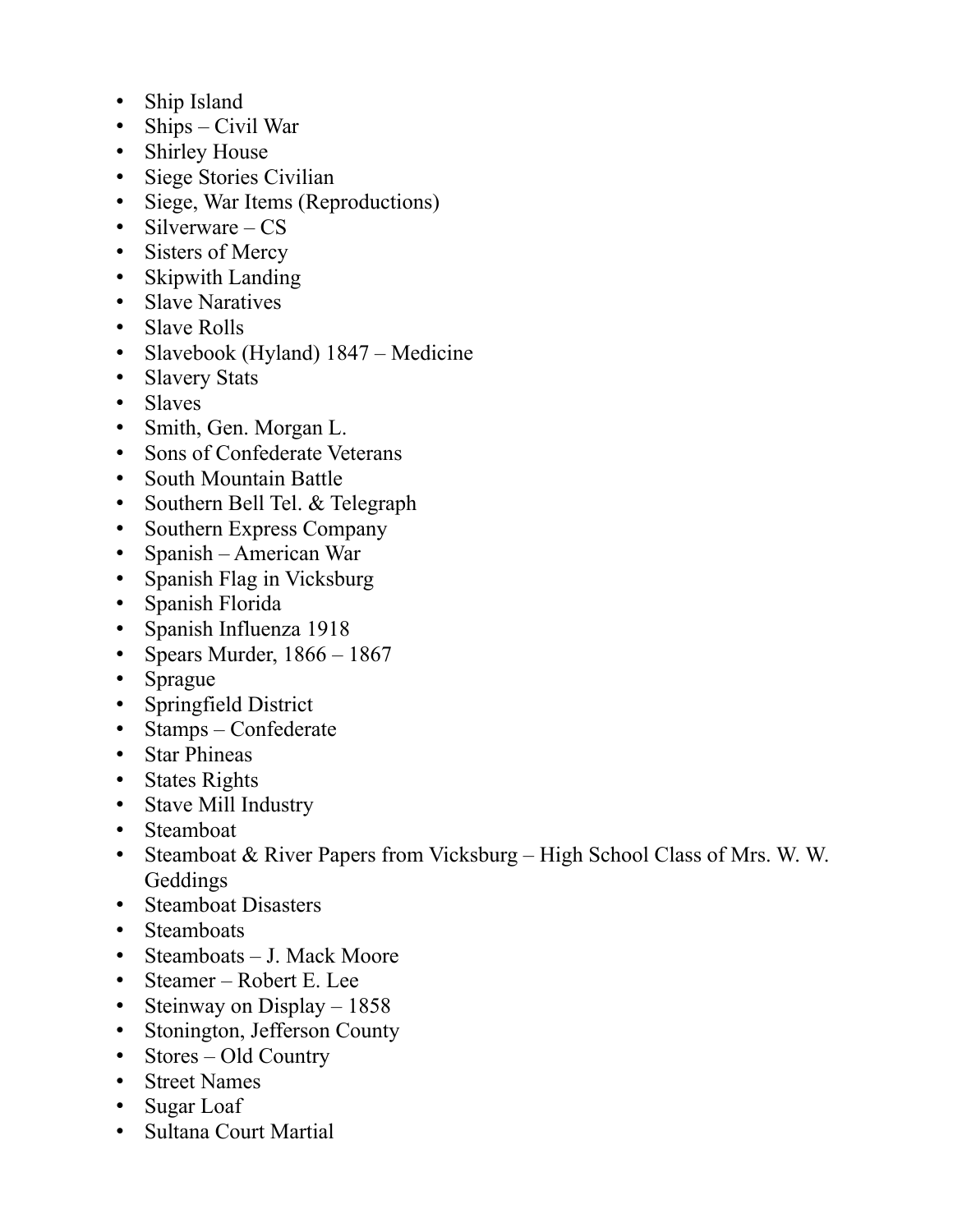- Sultana, The
- Supreme Court Justices
- Survey of Levees Dabney
- Suter, Major Charles R.
- Swords Info.

# **(T)**

- Taft Visit, 1908
- Tallulah, Louisiana
- Taylor, Zachary Plantation
- Teachers
- Telephone Company
- Temperance Society
- Temperance, Sons of
- Texas
- Thanksgiving
- Theatre in Vicksburg
- Theatre Programs Smarr Collection
- Tiffintown
- Tishmingo County
- Tornado
- Tornado 1953
- Tornado, Vicksburg 1953
- Tranter Pistol
- Travel Routes (Genealogy)
- Trees
- Trindle
- Trolley Cars
- Tuminello Property, Abstract
- Tuminello's Restaurant
- Turnvereins

# **(U)**

- U. D. C. (Charter)
- U. S. Battleship Mississippi
- U. S. S. Mississippi
- Union Army, Ships
- Union Forces in Mississippi 1861 1865
- Ursino Plantation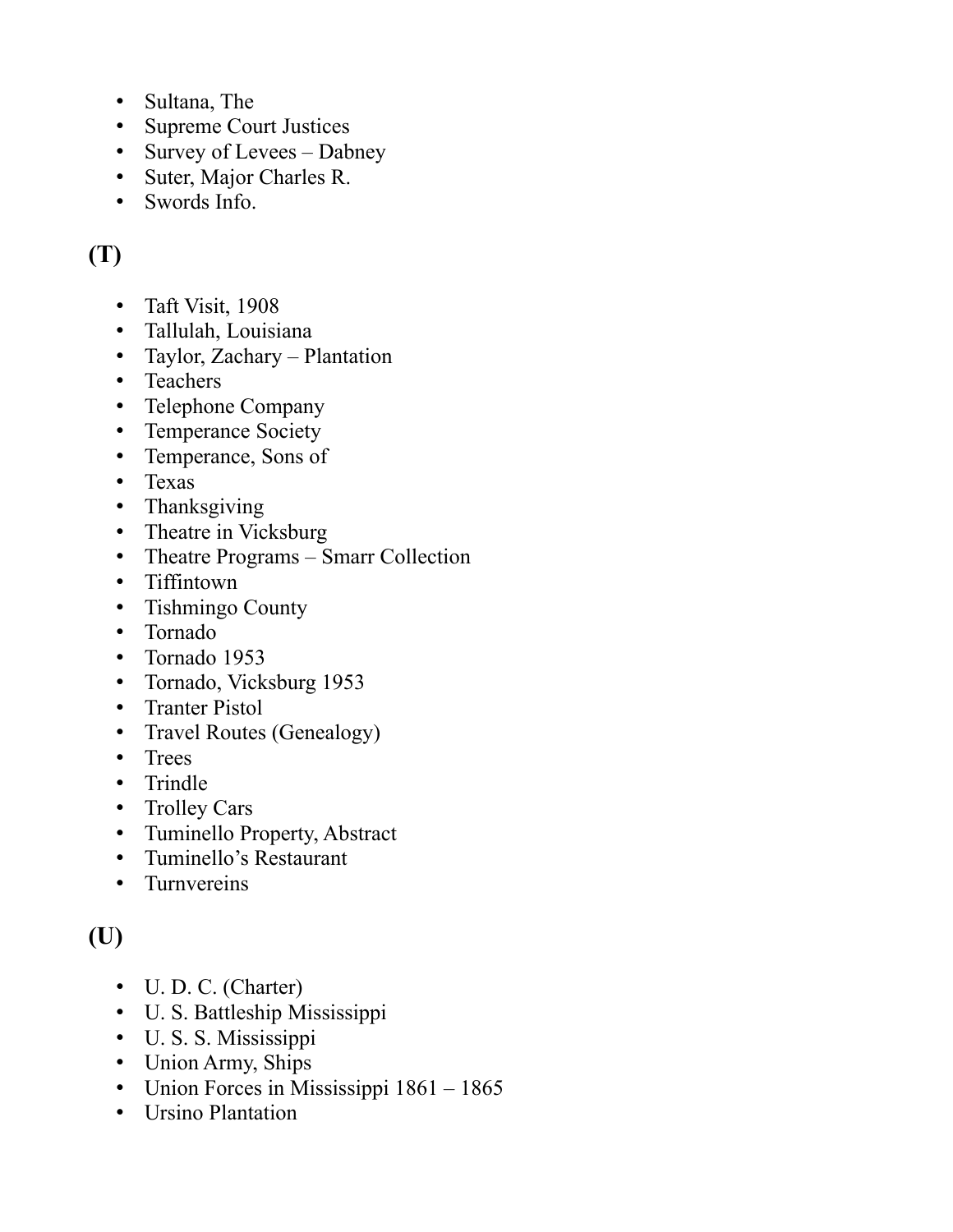• Utica

### **(V)**

- V General File
- Valley Dry Goods Company
- Velocipede
- Vicksburg Artillery
- Vicksburg Furniture Mfg. Company
- Vicksburg General
- Vicksburg Sharpshooters
- Vicksburg, Occupied City
- Vicksburg, Occupied City (Housing)
- Vicksburg, U. S. S.
- Vicksburgesque
- Vital Statistics
- Volunteer "Southrons"
- Voodoo

## **(W)**

- W General File
- Wailes, B. L. C. Diary 1857-60s
- Walker, Madam C. J.
- Walker, Mary Dr.
- Walker, William Grey Eyed Man of Destiny
- Wallpaper Edition
- Wallpaper Newspaper
- Walnut Hille Turnbull
- Waltersville
- Warren County
- Warren County Legislators
- Warren County Officials Early 1800s
- Warren County Soldiers & Widows
- Warren County Supervisors 1943
- Warren Rifles Company C, 19th Mississippi Infantry
- Warrenton
- Warrenton, Civil War
- Warrenton, town of
- Water Treatment Plant (Vicksburg's New)
- Waterways Experiment Station
- Webster